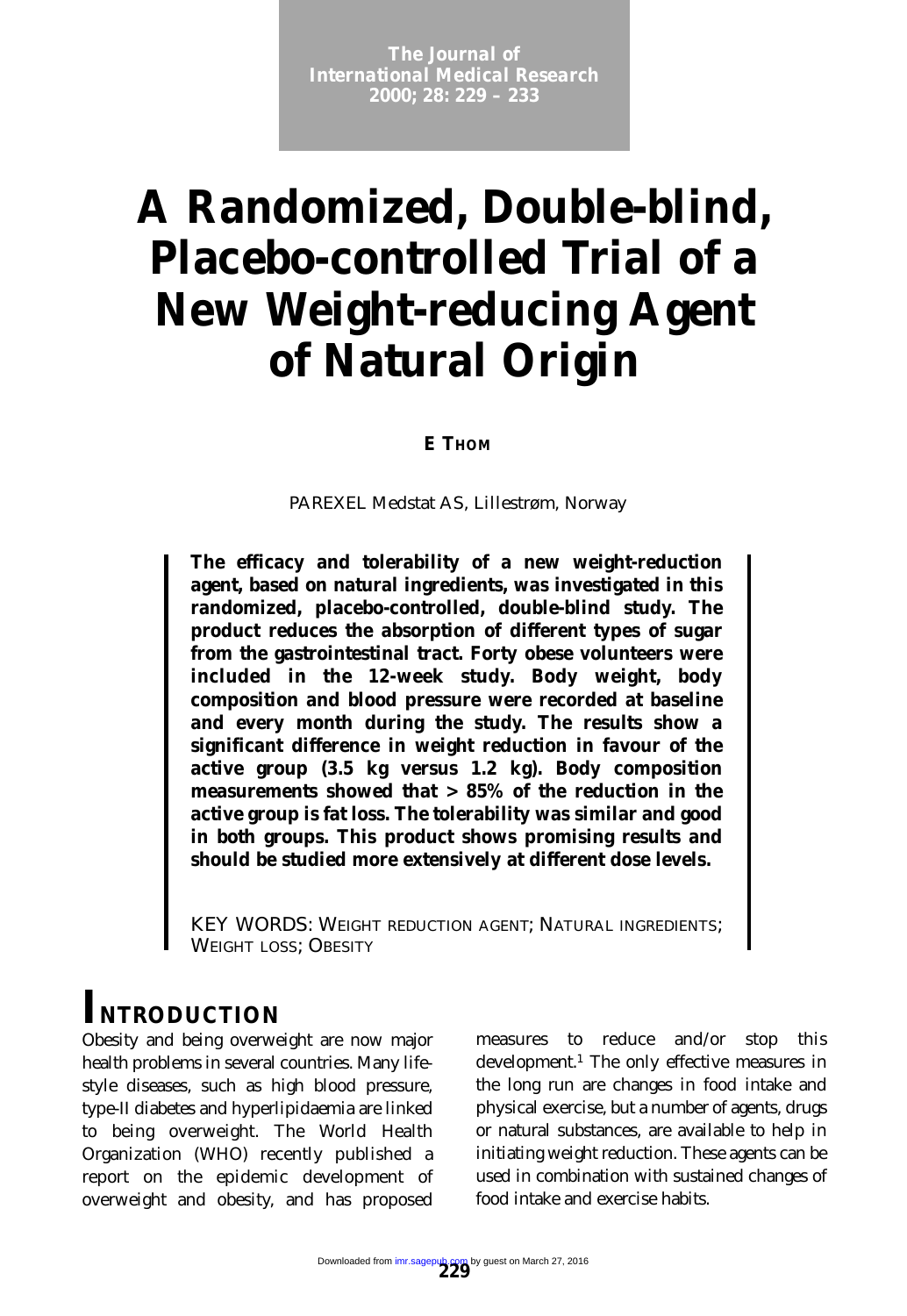#### *M Nomura, S Kida, J Yamashita E* Thom

A balanced diet involves the balanced intake of carbohydrates, fat and proteins. Carbohydrates generally represent about 55% of calorie intake, compared with 30% as fat and only 12% as proteins. Nutritional experts recommend that fat intake is restricted to less than 30% of the daily energy intake, in order to improve cardiovascular health and avoid weight problems. Carbohydrate intake should also be monitored: where the level of carbohydrates exceeds the body's requirements, insulin converts the carbohydrates into fat, which leads to weight gain. Lack of physical exercise or activity adds to the problems associated with a high-calorie diet. Methods currently used for dietary control include a well-balanced diet with reduced calorie intake and/or physical activity or exercise. Lowcarbohydrate diets are restrictive in terms of food choices, are hard to manage and are inevitably difficult to adhere to. Exercise, unless carried out regularly, has little effect on weight control.<sup>2 – 4</sup> Thus, there is a need for alternative means of weight control.

After a high-carbohydrate meal, glucose levels rise rapidly, stimulating the release of insulin which promotes the utilization of glucose, but also signals the body to store fat and prevent the mobilization of previously stored fat. Glucagon secretion is suppressed by the high glucose level. A high-protein meal, however, causes an imperceptible rise in blood glucose and, consequently, a very small rise in insulin, but a significant increase in the level of glucagon, which promotes the mobilization of previously stored fat.5

A new dietary formulation comprising natural ingredients, which work together to capture excess sugars and reduce or prevent their storage in the body as fat, has recently been developed. This formulation overcomes the problem of low-carbohydrate diets since it changes carbohydrate absorption without the need for a change in diet. $6$ 

The product contains an α-amylase inhibitor extracted from kidney beans (*Phaseolus vulgaris*) with the trade name Phaseolamin® (Leuven Bioproducts, Belgium), a glycoprotein with a molecular weight in the range 42000 – 49000 and approximately 8% of its molecular weight consisting of carbohydrates. This component is intended to block the action of pancreatic  $\alpha$ -amylase in the intestine, inhibiting the conversion of the large starch molecules into small sugar molecules, which can be directly absorbed. Consequently, most of the starch is eliminated from the body by excretion<sup>7</sup>

Another component of the product is inulin, which is obtained, industrially, from chicory roots (*Chicorium*), and is available under the trade name Raftiline® (Orafti SA, Belgium). Inulin reduces the absorption of sugar molecules in the small intestine, and is believed to suppress appetite and saturate the sweet taste receptors on the tongue.8

The third active ingredient in the product is *Garcinia cambogia*, which contains hydroxycitrate and is capable of reducing or preventing the uptake of fat from the small intestine  $9 - 11$ 

We have carried out a controlled clinical study of the activity and tolerability of the product in overweight and obese people, which have not, to our knowledge, been studied previously.

## *SUBJECTS AND METHODS*

#### *SUBJECTS*

Forty volunteers of both sexes, aged 18 years or more, were recruited through an advertisement in a local newspaper. All of the volunteers had a body mass index (BMI) in the range 27.5 – 39.0 kg/m2 but were otherwise healthy. All participants gave written informed consent. A regional ethics committee approved the study, which was conducted according to the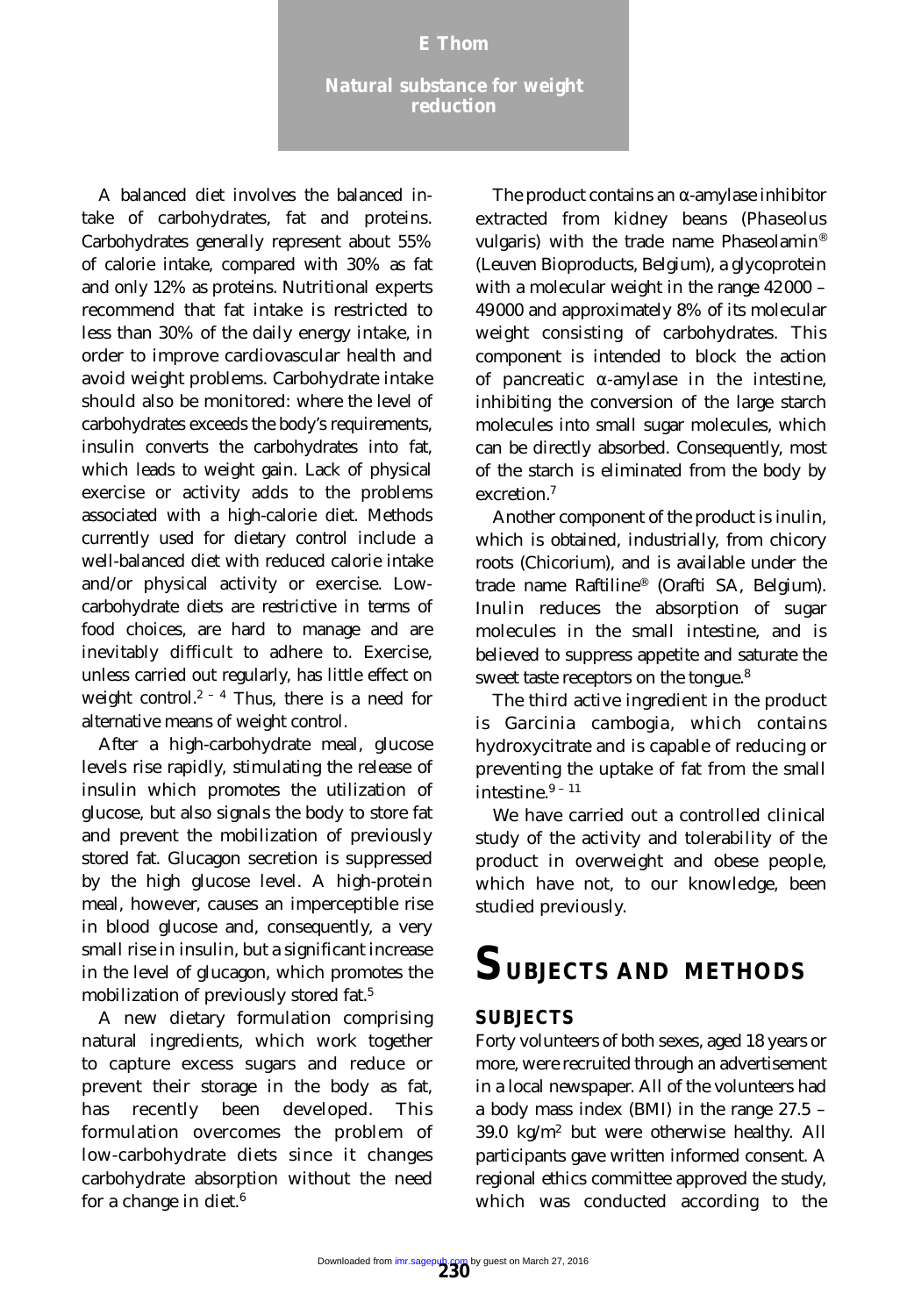principles of the Declaration of Helsinki, good clinical practice and local regulations.

#### *STUDY DESIGN*

The study was designed as a randomized, double-blind, placebo-controlled trial with two arms. Subjects were randomized either to active treatment or placebo using a simple block randomization procedure with sex as a stratification criterion. Two tablets of the product (Suco - Bloc®) were taken immediately after breakfast, lunch and dinner for 12 weeks. The tablets weighed 650 mg and each contained approximately 200 mg *Phaseolus vulgaris* extract, 200 mg inulin and 50 mg *Garcinia cambogia* extract. Placebo tablets had the same weight and appearance as the active tablets but contained no active ingredients. Both active and placebo tablets were supplied by Med-Eq Ltd, Tønsberg, Norway.

Before the start of the study the participants were given diet lists with advice on low-fat foods, supplying an energy intake of approximately 1200 kcal (5 KJ) per day, and were recommended to use this diet during the study.

#### *DEMOGRAPHIC DATA*

Volunteer characteristics: sex, weight, height and age were obtained at baseline (week 0; Table 1). Body weight (with the subject in standardized lightweight clothes on each occasion) was registered on a balance beam medical scale to the nearest 0.1 kg and stature was measured initially on a portable stadiometer to an accuracy  $\pm$  0.5 cm with the subject barefoot, feet together and head facing forward. Body composition was measured at baseline, and at weeks 4, 8 and 12 by the near infrared technique using a Futrex 5000 A instrument (FUTREX Inc; Gaithersburg, USA) $12,13$  as well as with Bio Impedance Assessment (Gaia Body analyser, BME, Bordeaux, France). Standardized hip and waist circumferences were measured at baseline, and at weeks 4, 8 and 12. Blood pressure was measured in the sitting position at baseline, and at weeks 4, 8 and 12 following a standardized procedure and using a digital blood pressure manometer.

#### *STATISTICAL ANALYSIS*

A two-tailed Wilcoxon signed rank test was used to measure mean changes from before to after treatment. For each significance testing a 5% level was used. SAS (version 6.0) software was used for all statistical analyses.

### *RESULTS*

No significant differences were found between the groups at baseline in

#### **TABLE 1**

| Baseline characteristics of obese volunteers given weight-reduction agent or placebo |  |  |  |  |
|--------------------------------------------------------------------------------------|--|--|--|--|
|                                                                                      |  |  |  |  |

| Group                    | <b>Sex</b>       | Age (years)     |                | Weight (kg) Height (cm) | <b>BMI</b>     | BF (%)         |
|--------------------------|------------------|-----------------|----------------|-------------------------|----------------|----------------|
| Active                   | 18 female/2 male | $45.6 \pm 13.2$ | $86.4 \pm 6.0$ | $166.9 + 9$             | $31.0 \pm 3.2$ | $30.2 \pm 2.7$ |
| Placebo                  | 18 female/2 male | $39.7 \pm 12.9$ | $89.7 + 8.2$   | $168.1 \pm 8$           | $31.7 + 2.9$   | $29.7 \pm 2.5$ |
| $P$ -values <sup>a</sup> | 0.73             | 0.80            | 0.82           | 0.84                    | 0.85           | 0.87           |

<sup>a</sup>P-values for differences between the two treatment groups (ANOVA F-test). BMI, body mass index; BF, body fat.

Values are means ± SD.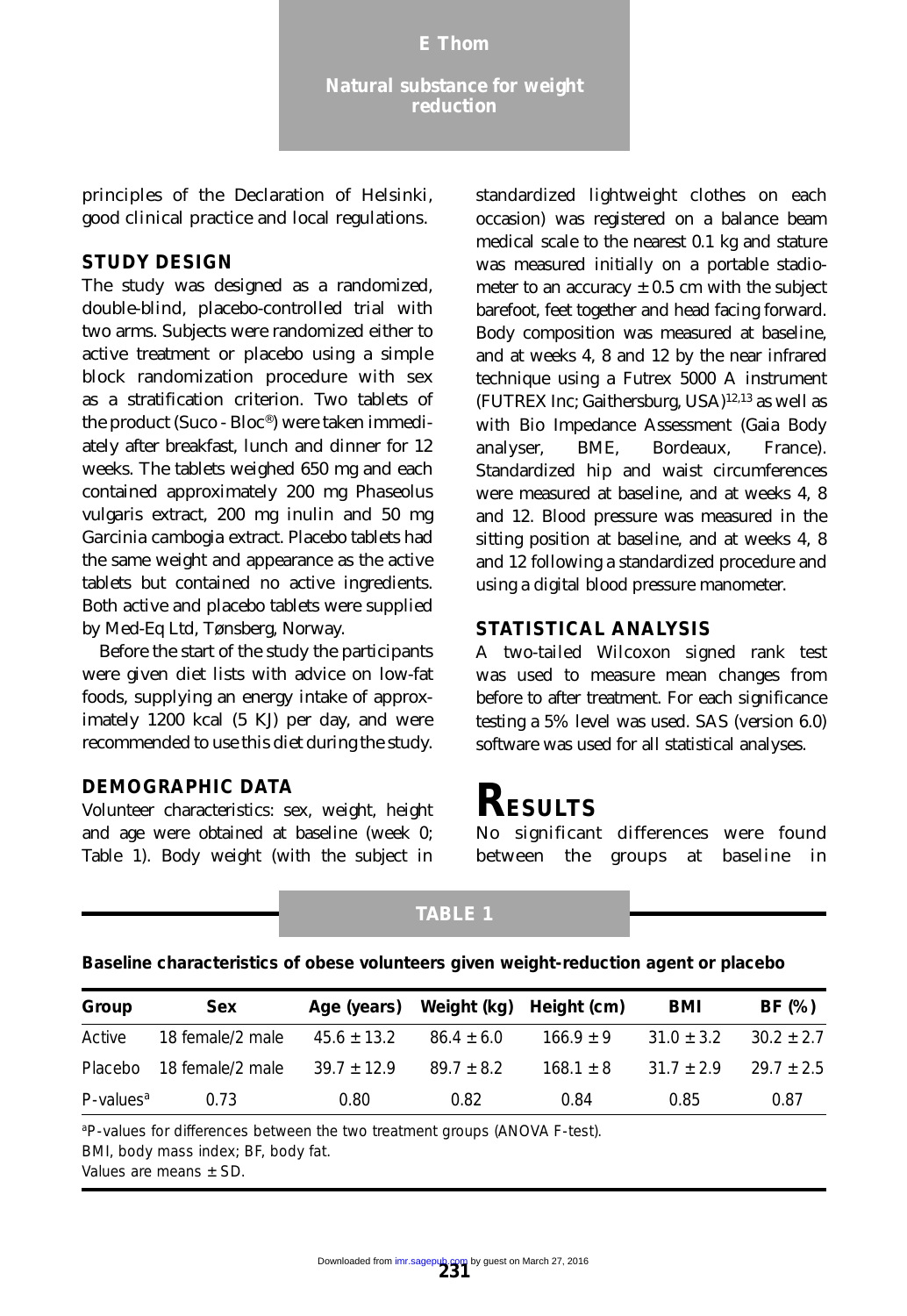demographic variables: sex, weight, height, age and percentage body fat (Table 1).

Six participants in the placebo group dropped out of the study, while one dropped out in the active group. These subjects did not attend for measurements; when we contacted them they said that they lacked the motivation to continue, but they are all included in the analysis.

Table 2 shows the changes in weight and BMI during the study. The weight loss and BMI reduction in the active group were statistically significant. No statistically significant changes in weight or BMI were seen in the placebo group. The body mass analyses show that the weight loss in the active group consisted mainly of fat loss as > 85% of the weight loss was accounted for by fat. Body fat composition measurements with the two different methods used showed a high and significant degree of correlation.

No significant changes in blood pressure, or in hip or waist circumferences, were seen during the study (results not shown).

None of the participants in either group reported any side-effects.

## *DISCUSSION*

The results of this study show that the active preparation has a significantly greater effect on body weight than does the placebo (weight loss of 3.5 kg versus 1.2 kg).

All participants were given diet lists with low fat meals giving an estimated daily energy intake of approximately 1200 kcal. Several participants informed us that they had not used the diet lists but had eaten as before. If the majority of the subjects had followed the 1200 kcal/day diet one would have expected a more pronounced weight reduction during the observation period. Bearing this in mind, however, the weight reduction results are promising.

As this is the first controlled study with the product, little information was available on the appropriate daily dose of the product. The present dose was based on open studies

| Changes in weight, body mass index (BMI) and body fat (BF, %) during treatment of obese<br>volunteers with weight-reduction agent or placebo |         |                |                                        |                               |                |               |                         |  |
|----------------------------------------------------------------------------------------------------------------------------------------------|---------|----------------|----------------------------------------|-------------------------------|----------------|---------------|-------------------------|--|
|                                                                                                                                              |         | Week           |                                        |                               |                | Change, week  |                         |  |
|                                                                                                                                              |         | 0              | 4                                      | 8                             | 12             | $0 - 12$      | $P$ -value <sup>a</sup> |  |
| Weight (kg)                                                                                                                                  | Active  | $86.4 \pm 6.0$ |                                        | $85.0 \pm 6.2$ $83.5 \pm 6.0$ | $82.9 + 6.3$   | $3.5 \pm 2.0$ | 0.001                   |  |
|                                                                                                                                              | Placebo |                | $89.7 + 8.2$ $89.0 + 9.0$ $88.4 + 8.5$ |                               | $88.4 + 8.6$   | $1.3 + 1.4$   | <b>NS</b>               |  |
| BMI (kg/m <sup>2</sup> )                                                                                                                     | Active  | $31.0 + 3.2$   | $30.5 \pm 3.0$ $29.9 \pm 3.1$          |                               | $29.7 + 3.2$   | $1.3 + 1.2$   | 0.01                    |  |
|                                                                                                                                              | Placebo | $31.7 + 2.9$   | $31.4 + 2.7$ $31.2 + 2.6$              |                               | $31.2 + 2.7$   | $0.5 + 0.9$   | <b>NS</b>               |  |
| BF (%)                                                                                                                                       | Active  | $30.2 \pm 2.7$ |                                        |                               | $27.9 \pm 2.5$ | $2.3 \pm 1.5$ | 0.01                    |  |
|                                                                                                                                              | Placebo | $29.7 + 2.5$   |                                        |                               | $29.0 + 2.6$   | $0.7 + 0.6$   | <b>NS</b>               |  |

**TABLE 2**

<sup>a</sup>*P*-values are for the change from week 0 to week 12.

Values are means  $\pm$  SD.

NS, not significant.